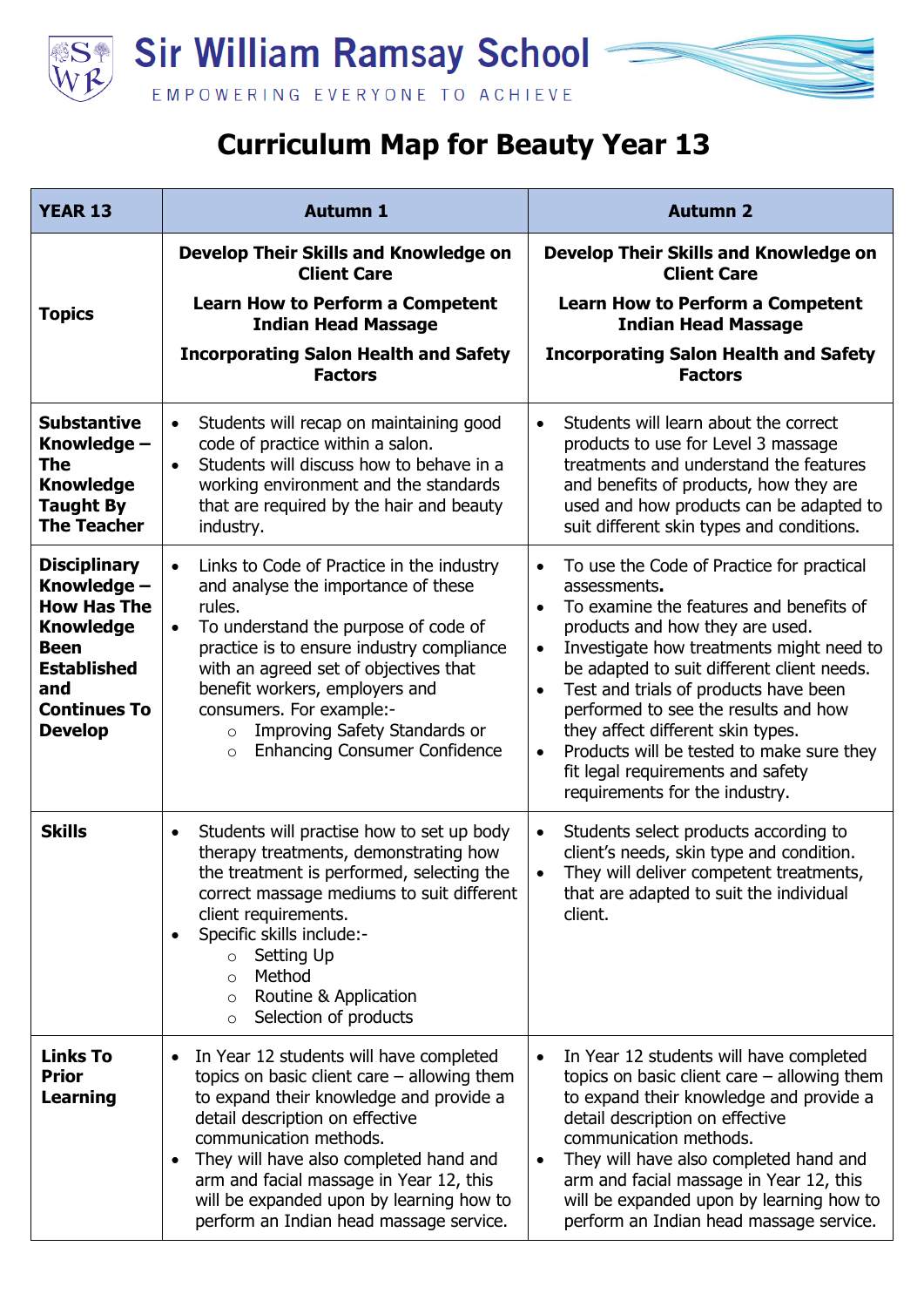| Literacy/<br><b>Numeracy</b>      | Students will start to become familiar with<br>$\bullet$<br>professional terminology used along with<br>key terms and their meanings - students<br>will set up a word bank to reflect to and<br>use key terms dictionary for guidance. An<br>example of key terms:-<br>Oedema<br>$\circ$<br><b>Olfactory System</b><br>$\circ$<br><b>Myofibrils</b><br>$\circ$<br><b>Hirsutism</b><br>$\Omega$<br>Histamine<br>$\Omega$<br>Numeracy $-$ cashing up/ and handling of<br>$\bullet$<br>money. | Students will start to become familiar with<br>$\bullet$<br>professional terminology used along with<br>key terms and their meanings - students<br>will set up a word bank to reflect to and<br>use key terms dictionary for guidance.<br>For example:-<br>$\bullet$<br><b>Folliculitis</b><br>$\Omega$<br>Femoral Artery<br>$\circ$<br>Desincrustation<br>$\Omega$<br>Cyanoacrylates<br>$\Omega$ |
|-----------------------------------|--------------------------------------------------------------------------------------------------------------------------------------------------------------------------------------------------------------------------------------------------------------------------------------------------------------------------------------------------------------------------------------------------------------------------------------------------------------------------------------------|---------------------------------------------------------------------------------------------------------------------------------------------------------------------------------------------------------------------------------------------------------------------------------------------------------------------------------------------------------------------------------------------------|
| <b>Cross</b><br><b>Curricular</b> | Communication and life skills are used<br>$\bullet$<br>throughout this topic. Students will<br>understand how to communicate with<br>their peers and the wider community.<br>Cross curricular skills linked to science for<br>$\bullet$<br>anatomy topics for example body<br>systems.                                                                                                                                                                                                     | Communication and life skills are used<br>$\bullet$<br>throughout this topic. Students will<br>understand how to communicate with<br>their peers and the wider community.<br>Cross curricular skills linked to science for<br>$\bullet$<br>anatomy topics for example body<br>systems.                                                                                                            |
| <b>Assessment</b>                 | Graded assessments in December topic on<br>$\bullet$<br>client care and Indian head massage.                                                                                                                                                                                                                                                                                                                                                                                               | Graded assessments in December on<br>client care and Indian head massage.                                                                                                                                                                                                                                                                                                                         |

| <b>YEAR 13</b>                                                                                                                                                    | <b>Spring 1</b>                                                                                                                                                                                                                                                                                                                                                                                                                                                                                        | <b>Spring 2</b>                                                                                                                                                                                                                                                                                                                                                                                                                                  |
|-------------------------------------------------------------------------------------------------------------------------------------------------------------------|--------------------------------------------------------------------------------------------------------------------------------------------------------------------------------------------------------------------------------------------------------------------------------------------------------------------------------------------------------------------------------------------------------------------------------------------------------------------------------------------------------|--------------------------------------------------------------------------------------------------------------------------------------------------------------------------------------------------------------------------------------------------------------------------------------------------------------------------------------------------------------------------------------------------------------------------------------------------|
| <b>Topics</b>                                                                                                                                                     | <b>Contra Indications</b><br><b>Contra Actions</b><br><b>After Care</b><br><b>Introduce Massage Therapy</b>                                                                                                                                                                                                                                                                                                                                                                                            | <b>Contra Indications</b><br><b>Contra Actions</b><br><b>After Care</b><br><b>Introduce Massage Therapy</b>                                                                                                                                                                                                                                                                                                                                      |
| <b>Substantive</b><br>Knowledge -<br>The<br><b>Knowledge</b><br><b>Taught By</b><br><b>The Teacher</b>                                                            | Students will learn how to identify contra<br>$\bullet$<br>indications linked to massage therapy<br>(skin infections or condition) and contra<br>actions (adverse reaction to a treatment)<br>that may develop through a massage<br>service.<br>Students will then be able to identify<br>$\bullet$<br>contra indications that may prevent or<br>restrict and the type of infection they<br>might be, for example:-<br>Viral<br>$\Omega$<br><b>Fungus</b><br>$\circ$<br><b>Bacterial</b><br>$\bigcirc$ | Students will learn further information on<br>$\bullet$<br>contra indications and contra actions<br>within the body systems and how they<br>can develop and affect the body.<br>Students will research further at more<br>$\bullet$<br>complex contra indications that may<br>prevent or restrict a treatment and the<br>type of infection they might be, for<br>example:-<br>o Viral<br><b>Fungus</b><br>$\circ$<br><b>Bacterial</b><br>$\circ$ |
| <b>Disciplinary</b><br>Knowledge -<br><b>How Has The</b><br><b>Knowledge</b><br><b>Been</b><br><b>Established</b><br>and<br><b>Continues To</b><br><b>Develop</b> | Examine and investigate the different<br>$\bullet$<br>types of contra indications and the type of<br>infection they are.<br>The impact that contra actions may have<br>$\bullet$<br>on the skin.<br>Analysis of test and trials to identify the<br>$\bullet$<br>range of contra indications and contra<br>actions and their potential risk factors for<br>clients and the therapist.                                                                                                                   | Examine and investigate the different<br>$\bullet$<br>types of contra indications, infections and<br>the impact that contra actions may have<br>on the skin.<br>In depth analysis of tests and trials to<br>$\bullet$<br>identify contra indications and contra<br>actions and the severity of them.                                                                                                                                             |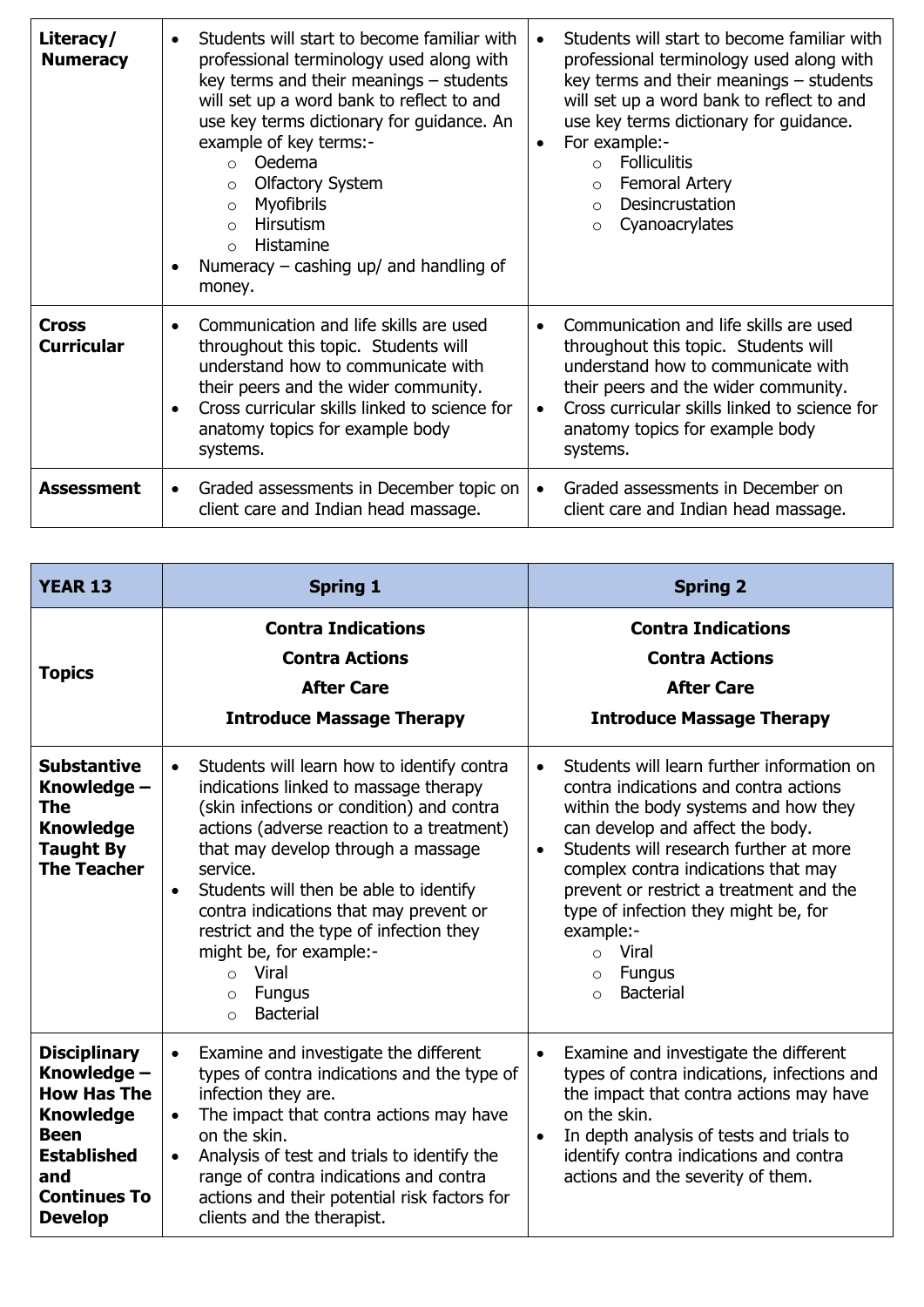| <b>Skills</b>                                      | Students will show knowledge and<br>$\bullet$<br>understanding on performing good quality<br>treatments and have a full understanding<br>of the treatment they are performing.<br>They will also be able to recommend<br>$\bullet$<br>further treatments and be able to identify<br>if treatments are not able to be<br>performed.<br>By attending work experience students<br>$\bullet$<br>can gain employability and communication<br>skills along with performing treatments in<br>a salon environment.<br>Skills developed through this topic:-<br>$\bullet$<br>o Professional Knowledge &<br>Terminology<br><b>Communication Skills</b><br>$\circ$<br>The Ability to Adapt or Change<br>$\circ$<br>Treatments to Suit the Client<br>These skills are also being developed and<br>$\bullet$<br>enhanced during work experience, during<br>work experience they are also developing<br>people and life skills. | Students will show the knowledge and<br>understanding on performing good quality<br>treatments and have a full understanding<br>of the treatment they are performing.<br>They will also be able to recommend<br>٠<br>further treatments and be able to identify<br>if treatments are not able to be<br>performed.<br>By attending work experience students<br>$\bullet$<br>can gain employability and communication<br>skills along with performing treatments in<br>a salon environment.<br>Skills developed through this topic:-<br>٠<br>Professional Knowledge &<br>$\circ$<br>Terminology<br><b>Communication Skills</b><br>$\circ$<br>The Ability to Adapt or Change<br>$\circ$<br>Treatments to Suit the Client<br>These skills are also being developed and<br>enhanced during work experience, during<br>work experience they are also developing<br>people and life skills. |
|----------------------------------------------------|-------------------------------------------------------------------------------------------------------------------------------------------------------------------------------------------------------------------------------------------------------------------------------------------------------------------------------------------------------------------------------------------------------------------------------------------------------------------------------------------------------------------------------------------------------------------------------------------------------------------------------------------------------------------------------------------------------------------------------------------------------------------------------------------------------------------------------------------------------------------------------------------------------------------|--------------------------------------------------------------------------------------------------------------------------------------------------------------------------------------------------------------------------------------------------------------------------------------------------------------------------------------------------------------------------------------------------------------------------------------------------------------------------------------------------------------------------------------------------------------------------------------------------------------------------------------------------------------------------------------------------------------------------------------------------------------------------------------------------------------------------------------------------------------------------------------|
| <b>Links To</b><br><b>Prior</b><br><b>Learning</b> | This term students will start by<br>$\bullet$<br>understanding how stone therapy is used<br>to perform different treatments.<br>From the knowledge gained students will<br>$\bullet$<br>perform these treatments during the first<br>part of the term. This links to the second<br>half of the term where students can adapt<br>and incorporate stone therapy into their<br>massage treatment and use specialised<br>mechanical massage treatments.                                                                                                                                                                                                                                                                                                                                                                                                                                                               | This term students will start by<br>$\bullet$<br>understanding how stone therapy is used<br>to perform different treatments.<br>From the knowledge gained students will<br>$\bullet$<br>perform these treatments during the first<br>part of the term. This links to the second<br>half of the term where students can adapt<br>and incorporate stone therapy into their<br>massage treatment and use specialised<br>mechanical massage treatments.                                                                                                                                                                                                                                                                                                                                                                                                                                  |
| Literacy/<br><b>Numeracy</b>                       | Essay structure for projects and<br>$\bullet$<br>assignments.<br>Analyses of data from questionnaires.<br>$\bullet$<br>Use of open and closed questioning<br>$\bullet$<br>techniques to produce a questionnaire.                                                                                                                                                                                                                                                                                                                                                                                                                                                                                                                                                                                                                                                                                                  | Essay structure for projects and<br>assignments.<br>Analyses of data from questionnaires.<br>$\bullet$<br>Use of open and closed questioning<br>$\bullet$<br>techniques to produce a questionnaire.                                                                                                                                                                                                                                                                                                                                                                                                                                                                                                                                                                                                                                                                                  |
| <b>Cross</b><br><b>Curricular</b>                  | Importance of presentation and<br>$\bullet$<br>communicating with others.<br>Understanding positive work ethics.<br>$\bullet$<br>Legislation and regulations.<br>$\bullet$<br>Cross curricular links to science anatomy<br>$\bullet$<br>of the human body.                                                                                                                                                                                                                                                                                                                                                                                                                                                                                                                                                                                                                                                        | Importance of presentation and<br>$\bullet$<br>communicating with others.<br>Understanding positive work ethics.<br>$\bullet$<br>Legislation and regulations.<br>٠<br>Cross curricular links to science anatomy<br>$\bullet$<br>of the human body.                                                                                                                                                                                                                                                                                                                                                                                                                                                                                                                                                                                                                                   |
| <b>Assessment</b>                                  | Assessments will take place in April – this<br>$\bullet$<br>will be a combination of practical<br>elements and theory knowledge. To<br>include pedicures, eyebrow shaping and<br>make up, body massage and body<br>analysis topics.                                                                                                                                                                                                                                                                                                                                                                                                                                                                                                                                                                                                                                                                               | Assessments will take place in April - this<br>$\bullet$<br>will be a combination of practical<br>elements and theory knowledge. To<br>include body analysis and body massage.                                                                                                                                                                                                                                                                                                                                                                                                                                                                                                                                                                                                                                                                                                       |

| <b>YEAR 13</b> | Summer 1 & 2                                                                 |
|----------------|------------------------------------------------------------------------------|
| <b>Topics</b>  | Learning How To Apply And Practice Massage Skills & Stone Therapy Techniques |